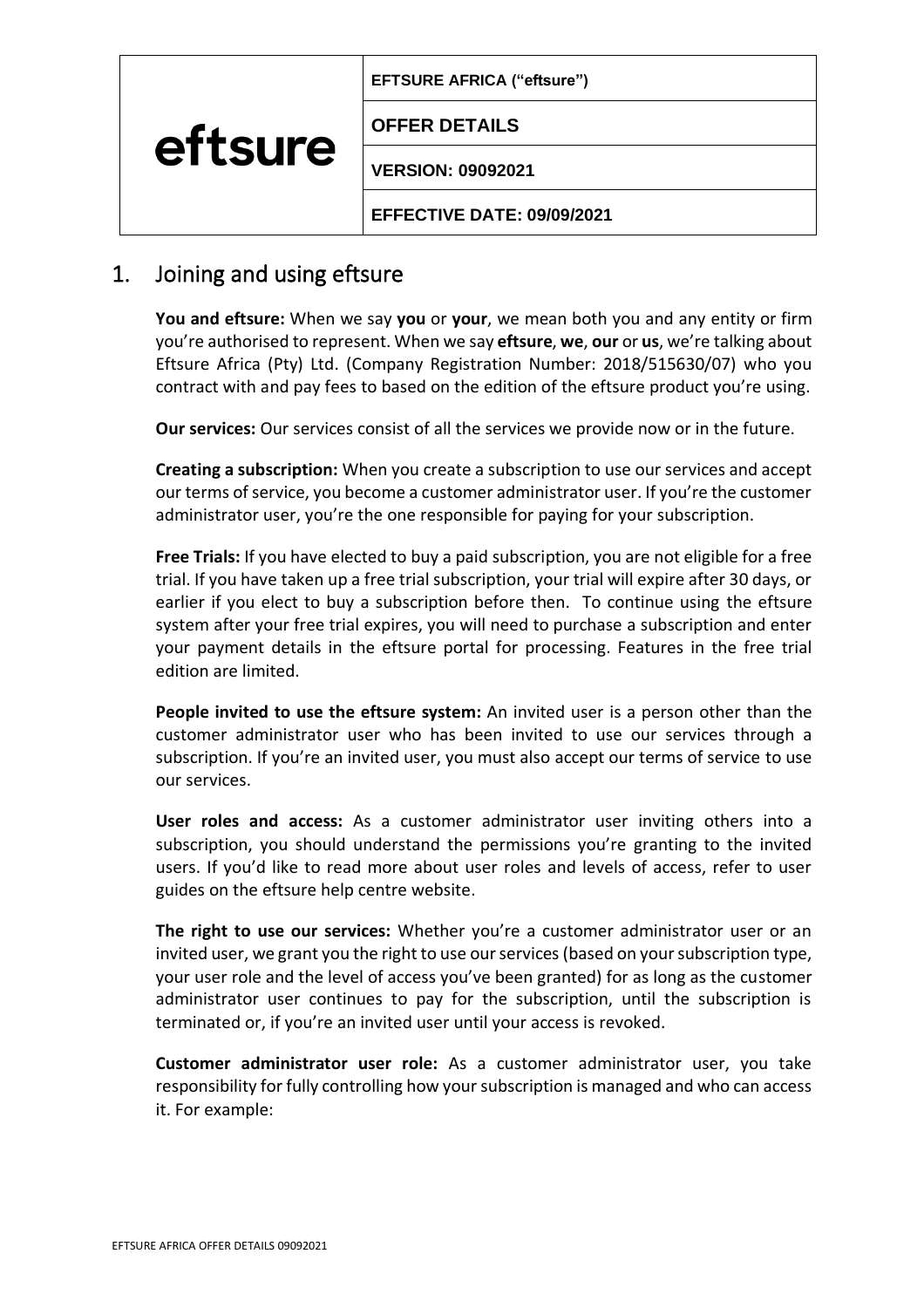- You control access to a subscription. You decide who's invited to use our services you've subscribed to and what kind of access each invited user has. You can change or revoke that access at any time.
- You're responsible for resolving any disputes with any invited users over access to your subscription.
- You're responsible for all your invited users' activity.

**Your responsibilities:** You promise that you'll keep your information (including a current email address) up to date. You're responsible for providing true, accurate and complete information and for verifying the accuracy of any information that you use from our services for your legal, tax and compliance obligations. You're also responsible for protecting your username and password from getting stolen or misused. Our service has minimum password standards, but you should always ensure that passwords are very strong and not easily guessable. The stronger the password, the better!

**When we introduce new or revised services:** Since we're always thinking about how to make the eftsure system the best it can be, we regularly expand our services. For new or updated services, there might be additional terms. We'll let you know what those terms are before you start using those services.

## 2. Pricing

**Payment for subscription:** Unless you're in a free trial or other offer period, you'll need to pay for a subscription based on the pricing of your selected plan. The pricing details and other terms of your subscription are explained when you select your plan.

**Trial subscriptions:** When you first sign up, you can opt for a free trial, based on the terms specified at the time. If you choose to continue using our services after the trial, you'll be billed when you add your billing details into our services, explained in more detail in the pricing plan and in eftsure help centre website. If you choose not to continue using our services following a trial, your subscription will automatically be cancelled.

**eftsure pricing plans:** Your use of our services generally requires you to pay a once-off setup fee and a monthly subscription fee based on your subscription type. The pricing plan consists of the set-up fee and subscription fees we offered you, including invoicing, payment, auto-renewal and cancellation terms. The pricing plan includes information set out in the offer details and pricing page. We may update or amend the pricing plan from time to time. The terms of the pricing plan form part of these terms. As with any other changes to our terms, changes to the pricing plan won't apply retrospectively and, if we make changes and you're a customer administrator user, we'll make every effort to let you know.

**Taxes for your use of our services:** The set-up and subscription fees reflected when you select your pricing plan are recorded exclusive of transactional taxes (like VAT).

**Importance of timely payments:** In order to continue accessing our services, you need to make timely payments based on the pricing plan you selected. To avoid delayed or